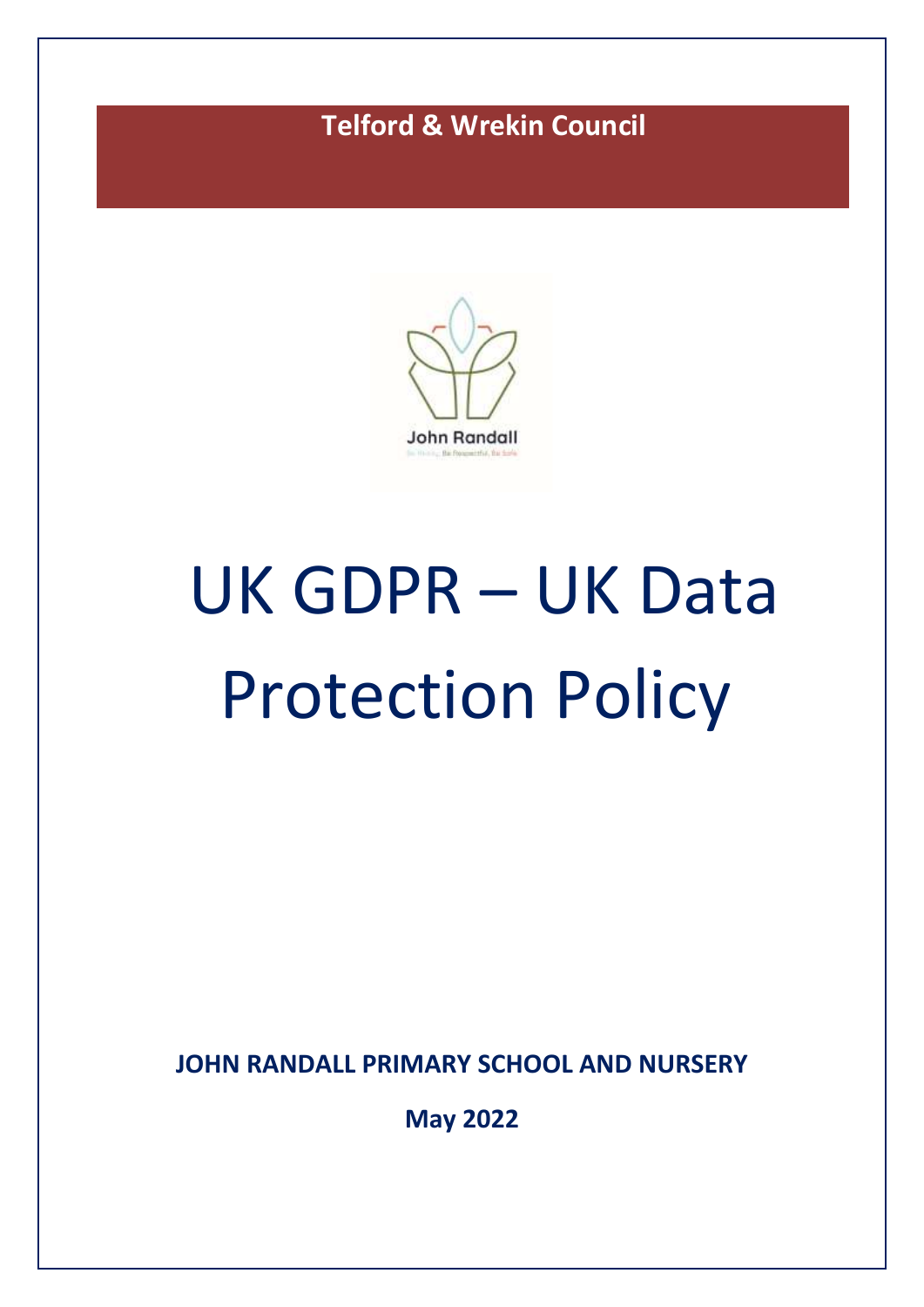#### **1. Introduction**



*The UK Data Protection Act 2019 (DPA 18) UK GDPR defines UK law on the processing of data on identifiable living people. It is the main piece of legislation that governs the protection of personal data in the UK. Personal information is information about a living individual, who can be identified from the information.* 

- 1.1 John Randall Primary School & Nursery is committed to protecting the privacy of individuals and handles all personal information in a manner that complies with the DPA 18.. It is the **personal responsibility** of all employees (temporary or permanent), Governors, contractors, agents and anyone else processing information on our behalf to comply with this policy.
- 1.2 Any deliberate breach of this policy could amount to a criminal offence under one or more pieces of legislation, for example the Computer Misuse Act 1990 and the DPA 18/GDPR. All breaches will be investigated and appropriate action taken.
- 1.3 This policy explains what the school's expectations are when processing personal information and should be read in conjunction with the Schools Information Security Policy (SISP).

#### **2. GDPR Principles**

- 2.1 The DPA 18/GDPR is supported by a set of 6 principles which must be adhered to whenever personal information is processed. Processing includes obtaining, recording, using, holding, disclosing and deleting personal information.
- 2.2 The DPA 18/GDPR principles relevant to the school state that personal information must:

| Be processed fairly,  | <b>Obtained for a specified,</b> | Be adequate, relevant      |
|-----------------------|----------------------------------|----------------------------|
| lawfully and          | explicit and legitimate          | and limited to what is     |
| transparently         | purpose                          | necessary                  |
| Be accurate and where | Not be kept longer than is       | <b>Be handled ensuring</b> |
| necessary up to date  | necessary                        | appropriate security       |

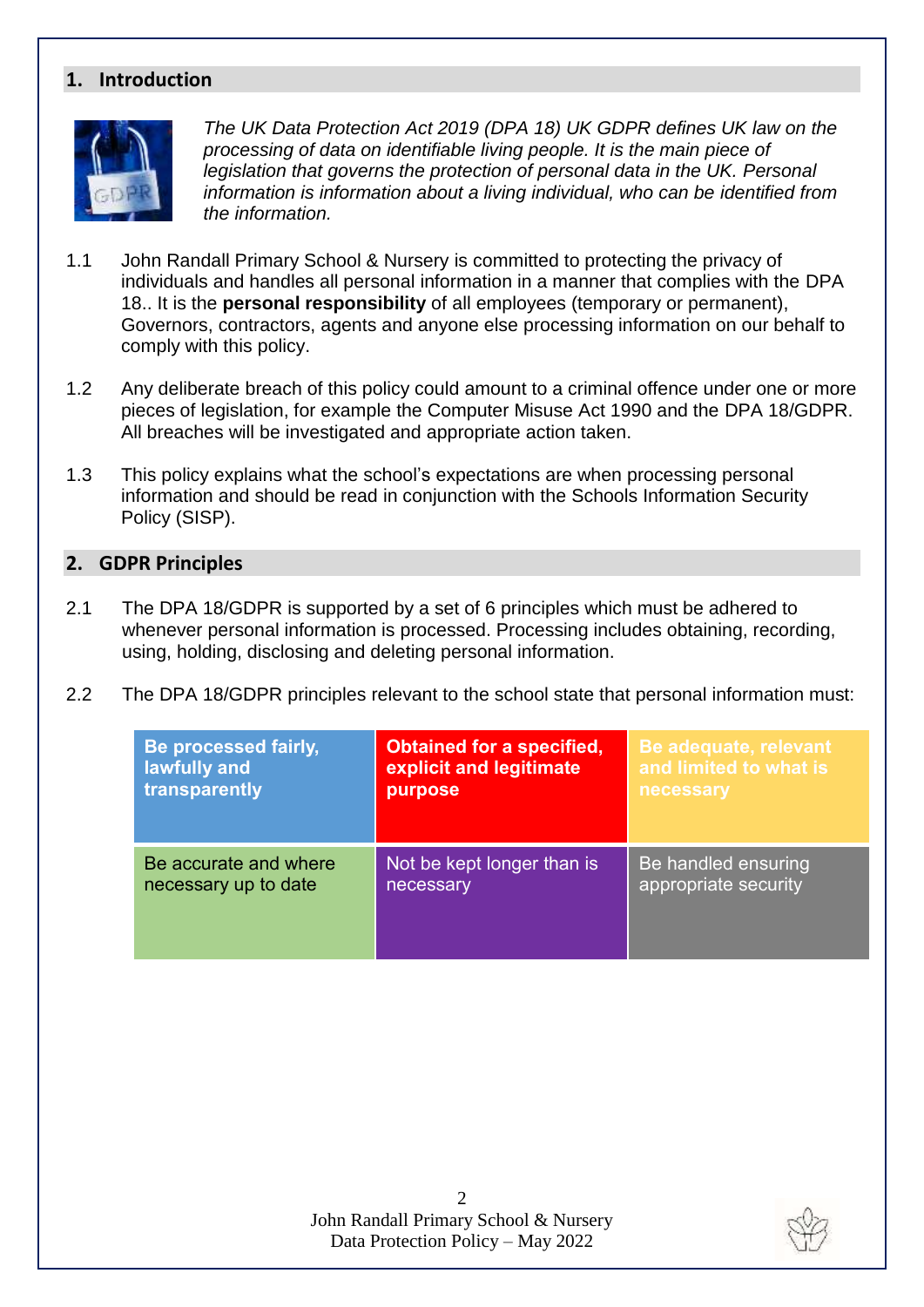#### **3. Access and Use of Personal Information**

3.1 Access and use of personal information held by the School is only permitted by employees (temporary or permanent), Governors, contractors, agents and anyone else processing information on our behalf, for the purpose of carrying out their official duties. Use or access for any other purpose is not allowed. Deliberate unauthorised use and access to copying, destruction or alteration of or interference with any personal information is strictly forbidden.

#### **4. Collecting Personal Information**

- 4.1 When personal information is collected, for example on a questionnaire, survey or an application form, the 'data subject' (that is the person who the information is about) must be told. This is known as a Privacy Notice..
- 4.2 Personal information collected, must be adequate, relevant and not excessive for the purpose of the collection. A person's name and other identifying information should not be collected where anonymous information would suffice.
- 4.3 If the information is collected for one purpose, it cannot then be used for a different and unconnected purpose without the data subject's consent unless there is another lawful basis for using the information (see section 5 below). It must be made clear to the 'data subject' all the purposes that their information may be used for **at the time the information is collected**.

#### **5. Lawful Basis for Processing**

- 5.1 When John Randall Primary School & Nursery processes personal information, it must have a lawful basis for doing so. DPA 18/GDPR provides a list of 'conditions' when we can process personal or 'special category' personal information. This is contained within Article 6 and Article 9 of the regulations *(see Appendix 1)*.
- 5.2 The DPA 18/GDPR defines special category personal information as information relating to:
	- Race and ethnic origin
	- political opinion
	- religious or philosophical beliefs
	- trade union membership
	- processing of genetic/biometric data to uniquely identifying a person
	- physical or mental health or medical condition;
	- sexual life
- 5.3 Whenever the school processes personal information, it must be able to satisfy at least one of the conditions in Article 6 of the GDPR and when it processes 'special category' personal information; it must be able to satisfy at least one of the conditions in Article 9 of the GDPR as well.

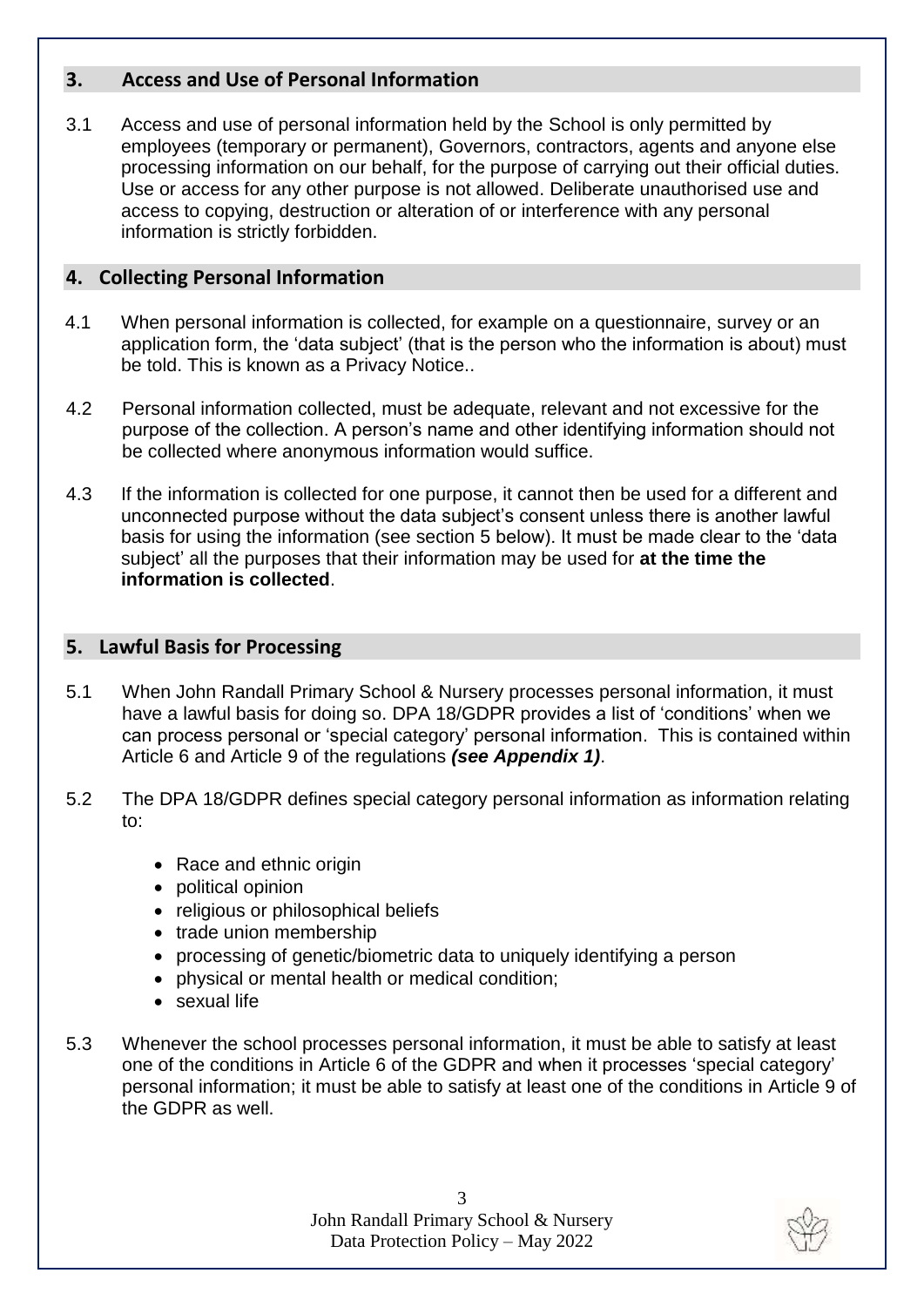5.4 The school can process personal information if it has the data subject's consent (this needs to be 'explicit' when it processes sensitive personal information). In order for consent to be valid it must be 'fully informed' which means the person giving consent must understand what they are consenting to and what the consequences are if they give or refuse consent. Consent must not be obtained through coercion or under duress and should be recorded. Guidance on how consent should be managed can be found from the school office.

#### **6. Disclosing Personal Information**

- 6.1 Personal information must not be given to anyone internally or externally, unless the person giving the information is fully satisfied that the enquirer or recipient is authorised in all respects and is legally entitled to the information.
- 6.2 If personal information is given to another organisation or person outside of the school, the disclosing person must identify the lawful basis for the disclosure (see section 4 above) and record their reasoning for using this basis. This record as a minimum should include;
	- a description of the information given;
	- the name of the person and organisation the information was given to:
	- $\bullet$  the date:
	- the reason for the information being given; and
	- $\bullet$  the lawful basis.
- 6.3 If an information sharing agreement or protocol exists, this should be adhered to when providing personal information to others. The agreement/protocol will provide the legal basis for disclosure.
- 6.4 In response to any lawful request, only the minimum amount of personal information should be given. The person giving the information should make sure that the information is adequate for the purpose, relevant and not excessive.
- 6.5 When personal information is given either externally or internally, it must be communicated in a secure manner. For external communications use encrypted email, special delivery or courier, etc.

#### **7. Accuracy and Relevance**

- 7.1 It is the responsibility of those who receive personal information to make sure so far as is possible, that it is accurate and up to date. Personal information should be checked at regular intervals, to make sure that it is still accurate and up to date. If the information is found to be inaccurate, steps must be taken to put it right. Individuals who input or update information must also make sure that it is adequate, relevant, clear and professionally worded.
- 7.2 'Data subjects' have a right to access personal information held about them and have errors corrected. More information about a 'data subject's' rights can be found in Section 9 of this policy.

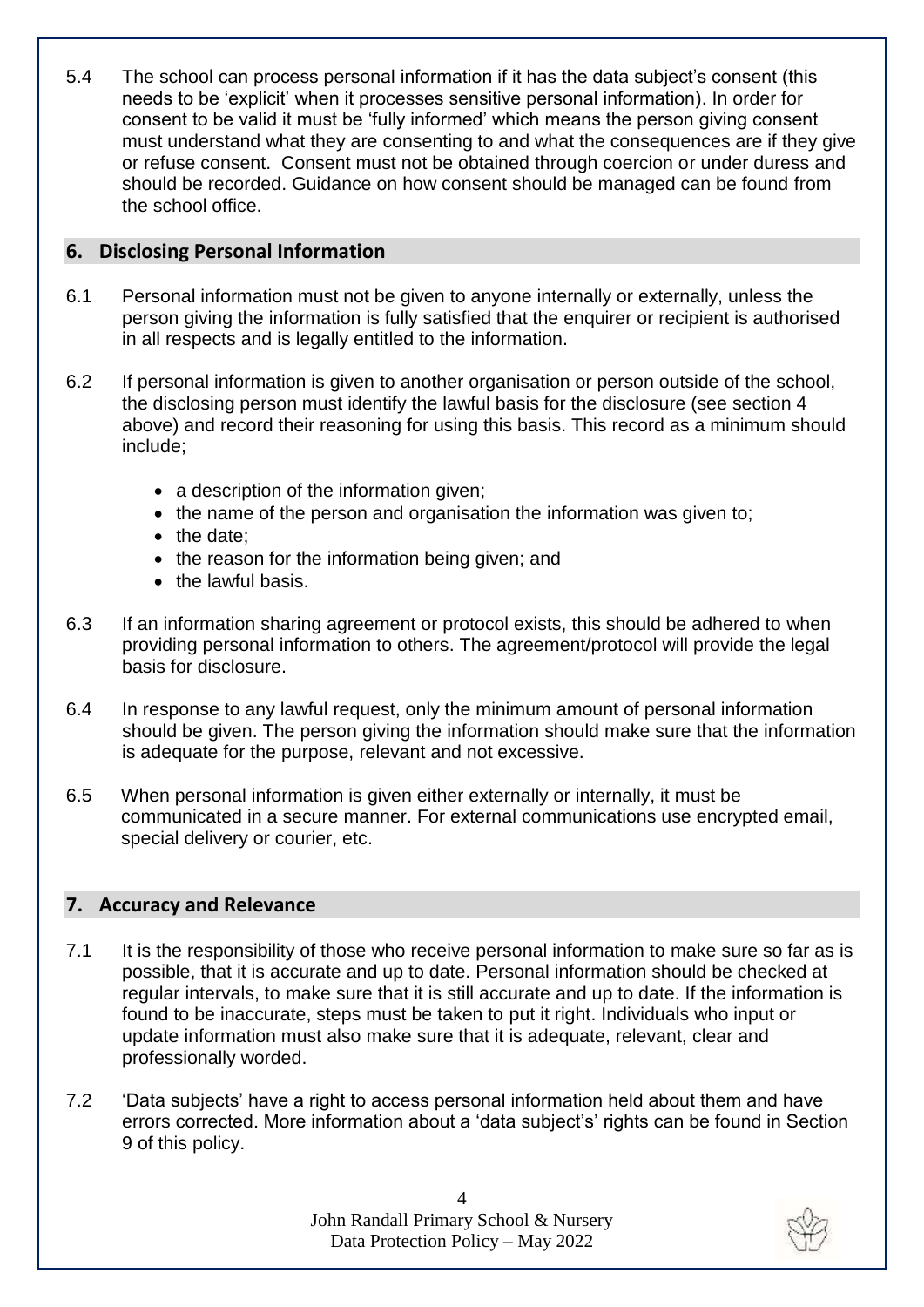#### **8. Retention and Disposal of Information**

- 8.1 John Randall Primary School & Nursery holds personal information. The DPA 18/GDPR requires that we do not keep personal information for any longer than is necessary. Personal information should be checked at regular intervals and deleted or destroyed securely when it is no longer needed, provided there is no legal or other reason for holding it.
- 8.2 The [Retention Schedule](http://cirs/) must be checked before records are disposed of, to make sure that the prescribed retention period for that type of record is complied with. Alternatively advice should be sought from the Data Protection Officer.

#### **9. Individuals Rights**

- 9.1 Individuals have a number of rights under DPA 18/GDPR. These include:
	- **The right to be informed** See section 4 Collecting Personal Information
	- **The right to access** A person can ask for a copy of personal information held about them (this is known as a Subject Access request - SAR);
	- **The right to rectification** Personal data can be rectified if it is inaccurate or incomplete
	- **The right to erasure** Person can ask for the deletion or removal of personal data where there is no reason for its continued processing
	- **The right to restrict processing** Person has the right to block or suppress processing of their personal data
	- The right of data portability Allows a person to obtain and reuse their personal data for their own purposes
	- **The right to object**  A person can object to an organisation processing their personal data for direct marketing, on the basis of legitimate interests or for scientific/historical reseach and statistics
	- **Rights related to automated decision making/profiling** A person can ask for human intervention in an automated process
- 9.2 If the school receives such a request on any of the above matters they should seek advice from their Data Protectin Officer.
- 9.3 The school has one calendar month in which to respond to a SAR, provided the applicant has put their request in writing by completing a subject access request form and suitable proof of identification has been supplied. An extension of a further 1-2 months will be applied where a request is deemed complex The school co-ordinates the processing of all SAR requests. *See Appendix 2* for a copy of the SAR form.

#### **10. Reporting Security Incidents**

10.1 The school has a responsibility to monitor all incidents that occur within the organisation that may breach the security and/or the confidentiality of its information. All incidents need to be identified, reported on a timely basis, investigated and monitored. It is only by

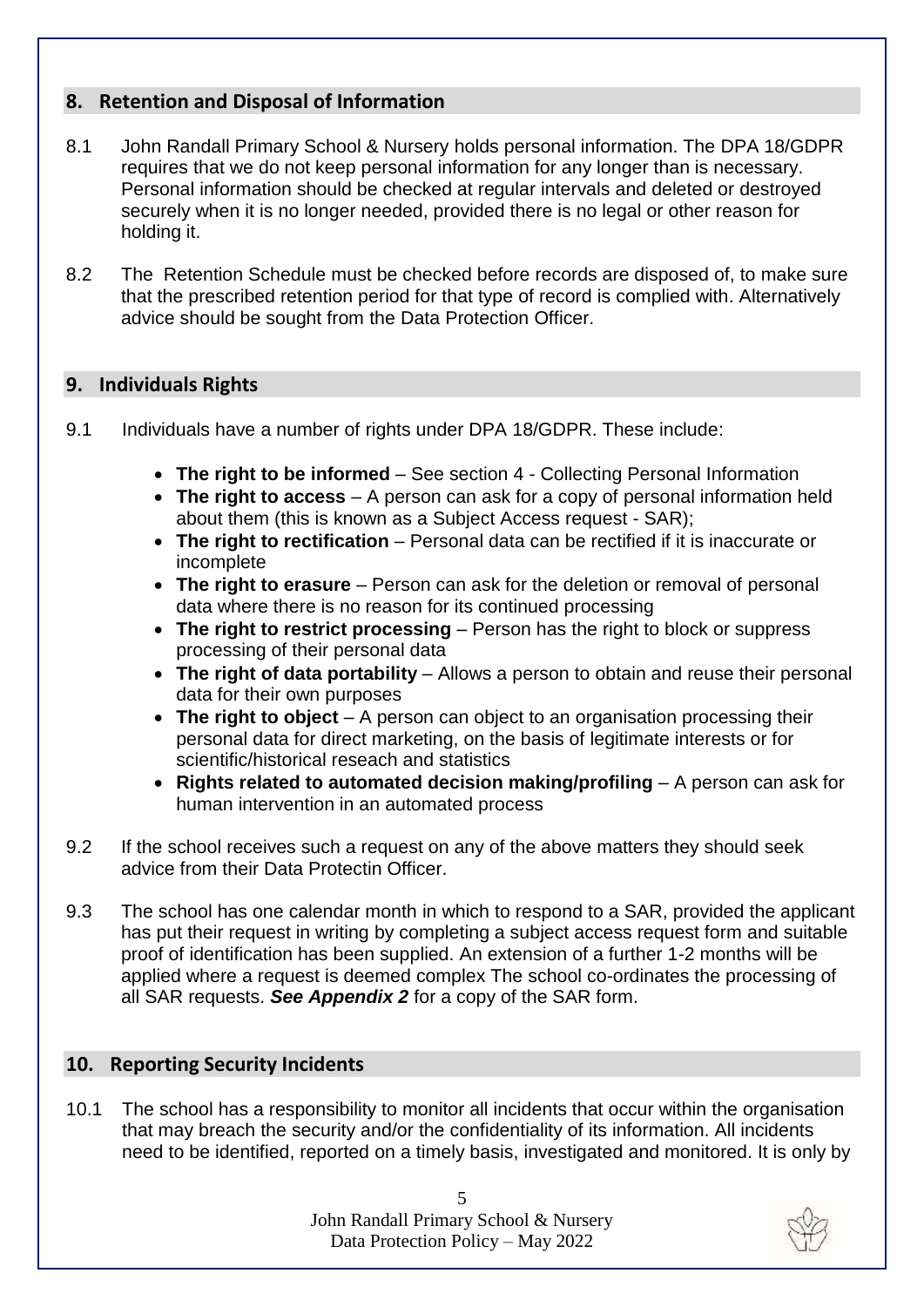adopting this approach that the school can learn from its mistakes and prevent losses recurring.

- 10.2 Specific procedures have been developed for the reporting of all information security incidents. It is designed to make sure that all relevant information is communicated correctly so that timely corrective action can be taken. The documents below need to be read, understood and followed:
	- Information Security Breach Procedure
	- Data Breach Investigation
- 10.3 All employees (permanent, temporary and contractors) must be aware of the procedures and obligations in place for reporting the different types of incidents which may have an impact on the security of the school's information.

#### **11. Data Protection Officer**

- 11.1 As the school is a public authority, it has a legal duty to appoint a designated Data Protection Officer.
- 11.2 The Data Protectin officer has a number of legal duties that theymust fulfil including
	- Inform and advise the school of its obligations in respect to data protection
	- Monitor compliance with data protection legislation including awareness raising and training of staff
	- Provide advice on data protection impact asessments
	- Be a contact for the Information Commissioners Officer
- 11.3 The schools current designated Data Protection Officer is Rob Montgomery/Sarah Daffern – [IG@telford.gov.uk](mailto:IG@telford.gov.uk)

#### **12. Accountability**

- 12.1 The DPA 18 requires the school to have appropriate measures and records in place to demonstrate compliance with the act.
- 12.2 The school demonstrates accountability in a number of ways including
	- Having appropriate policies in place
	- Following data protection by design and default
	- Using data processing agreements in contracts
	- Maintaining records of processing activities
	- Implementing technical and organisational security
	- Managing data breaches
	- Completing data protection impact assessments
	- Having an appropriates skilled and knowledgeable Data Protection Officer

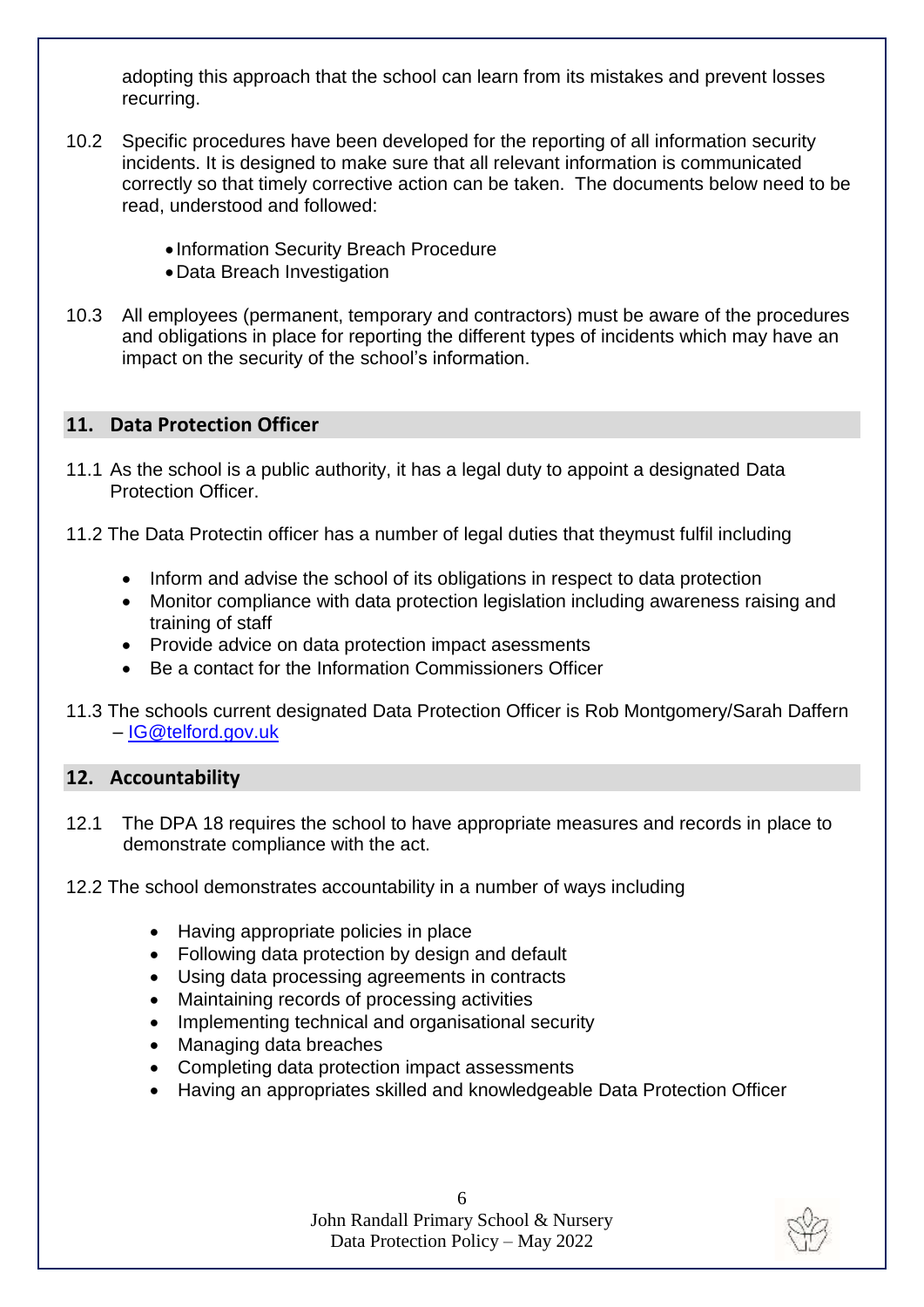#### **Article 6 Conditions – Personal Data**

- (a) the data subject has given consent to the processing of their personal data for one or more specific purposes;
- (b) processing is necessary for the performance of a contract to which the data subject is party or in order to take steps at the request of the data subject prior to entering into a contract;
- (c) processing is necessary for compliance with a legal obligation to which the controller is subject;
- (d) processing is necessary in order to protect the vital interests of the data subject;
- (e) processing is necessary for the performance of a task carried out in the public interest or in the exercise of official authority vested in the controller;
- (f) processing is necessary for the purposes of the legitimate interests pursued by a controller, except where such interests are overridden by the interests or fundamental rights and freedoms of the data subject which require protection of personal data, in particular where the data subject is a child. **This shall not apply to processing carried out by public authorities in the performance of their tasks.**

#### **Article 9 Conditions – Special Category Data**

- (a) the data subject has given explicit consent to the processing of those personal data for one or more specified purposes, except where Union or Member State law provide that the prohibition referred to in paragraph 1 may not be lifted by the data subject;
- (b) processing is necessary for the purposes of carrying out the obligations and exercising specific rights of the controller or of the data subject in the field of employment and social security and social protection law in so far as it is authorised by Union or Member State law or a collective agreement pursuant to Member State law providing for appropriate safeguards for the fundamental rights and the interests of the data subject;
- (c) processing is necessary to protect the vital interests of the data subject or of another natural person where the data subject is physically or legally incapable of giving consent;
- (d) processing is carried out in the course of its legitimate activities with appropriate safeguards by a foundation, association or any other not-for-profit body with a political, philosophical, religious or trade union aim and on condition that the processing relates solely to the members or to former members of the body or to persons who have regular contact with it in connection with its purposes and that the personal data are not disclosed outside that body without the consent of the data subjects;
- (e) processing relates to personal data which are manifestly made public by the data subject;
- (f) processing is necessary for the establishment, exercise or defence of legal claims or whenever courts are acting in their judicial capacity;
- (g) processing is necessary for reasons of substantial public interest, on the basis of Union or Member State law which shall be proportionate to the aim pursued, respect the essence of the right to data protection and provide for suitable and specific measures to safeguard the fundamental rights and the interests of the data subject;
- (h) processing is necessary for the purposes of preventive or occupational medicine, for the assessment of the working capacity of the employee, medical diagnosis, the provision of health or social care or treatment or the management of health or social care systems and services on the basis of Union or Member State law or pursuant to contract with a health professional and subject to the conditions and safeguards referred to in paragraph 3;

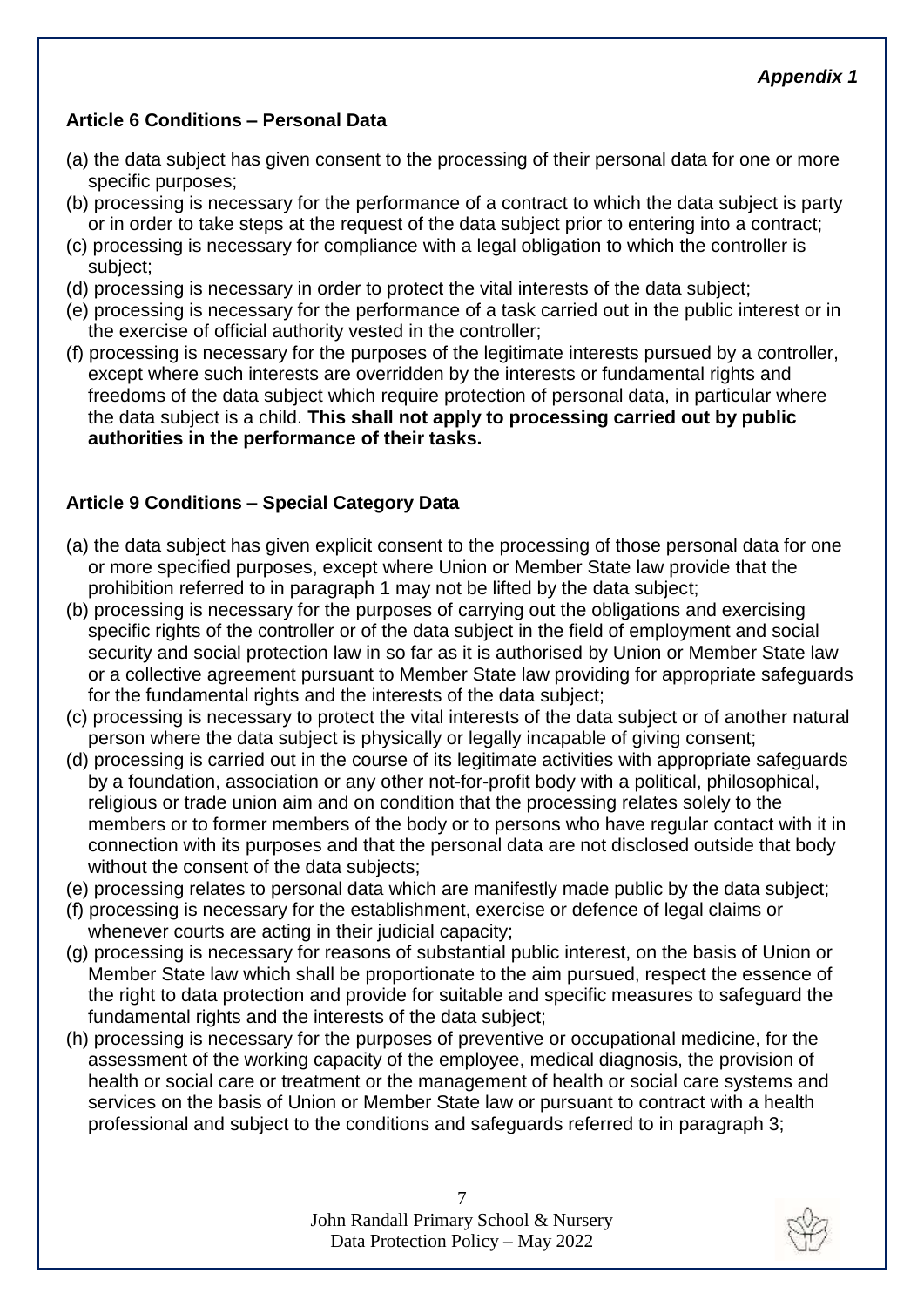- (i) processing is necessary for reasons of public interest in the area of public health, such as protecting against serious cross-border threats to health or ensuring high standards of quality and safety of health care and of medicinal products or medical devices, on the basis of Union or Member State law which provides for suitable and specific measures to safeguard the rights and freedoms of the data subject, in particular professional secrecy;
- (j) processing is necessary for archiving purposes in the public interest, scientific or historical research purposes or statistical purposes in accordance with Article 89(1) based on Union or Member State law which shall be proportionate to the aim pursued, respect the essence of the right to data protection and provide for suitable and specific measures to safeguard the fundamental rights and the interests of the data subject.

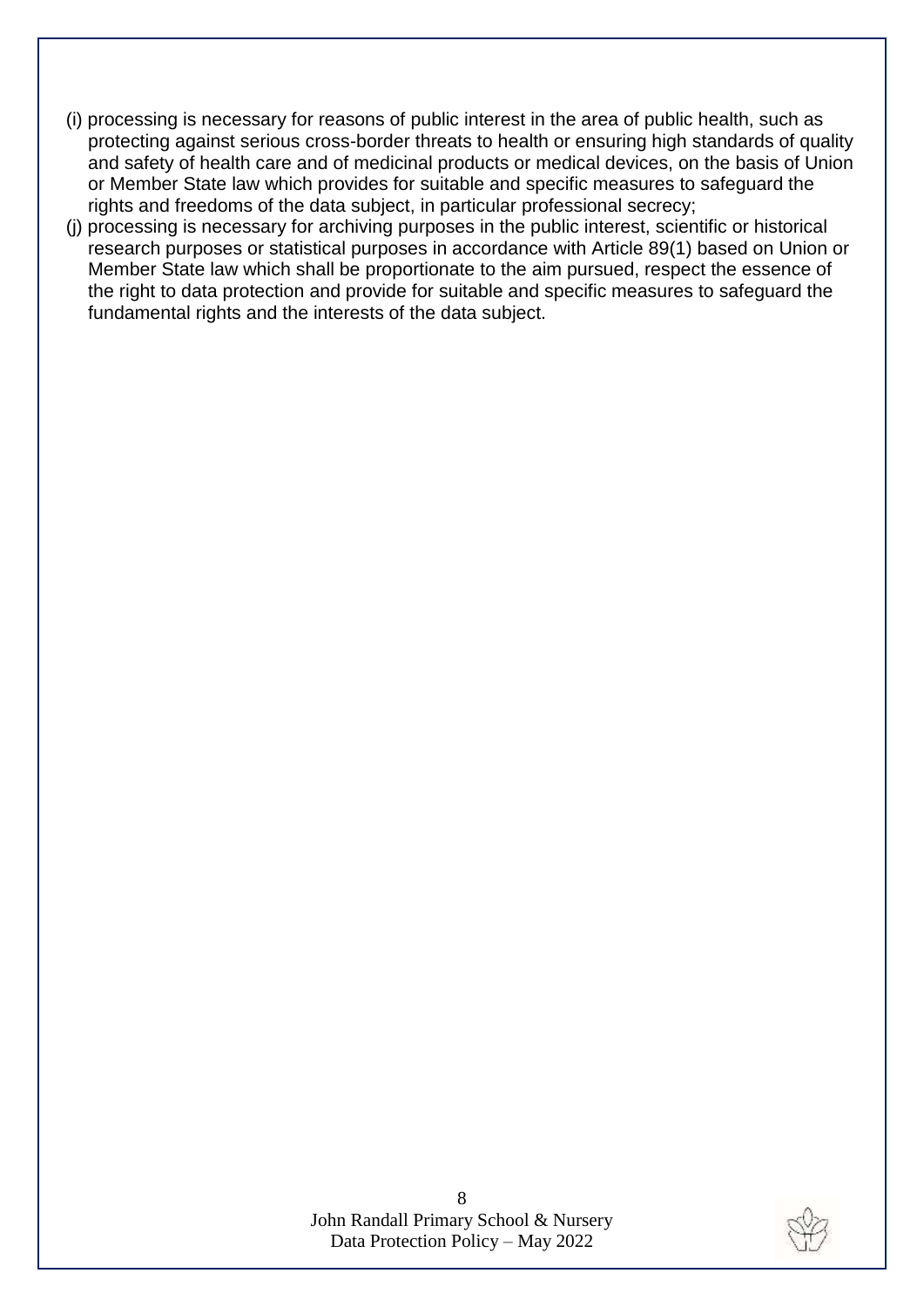#### *Appendix 2*

### **General Data Protection Regulations Right of Access to Personal Data**

#### **SUBJECT ACCESS REQUEST FORM**

#### **Information**

We should respond to your request within one calendar month. However this period does not start until:

- a) We are satisfied about your identity
- b) You have provided enough detail to locate the information you are seeking

#### **Please complete the following sections of this form providing as much information as possible to help us deal with your request.**

|                         | 1. Provide details of the person about whom the school is holding data (the Data Subject) |  |
|-------------------------|-------------------------------------------------------------------------------------------|--|
| Full Name (Print)       |                                                                                           |  |
| Date of Birth           |                                                                                           |  |
| <b>Present Address:</b> | Previous Address (if less than 3 years at your<br>present address):                       |  |
| Post Code:              | Post Code:                                                                                |  |
|                         |                                                                                           |  |
| <b>Email address</b>    | <u> 1989 - Johann John Stone, mars eta biztanleria (h. 1989).</u>                         |  |
|                         | 9<br>John Randall Primary School & Nursery<br>Data Protection Policy - May 2022           |  |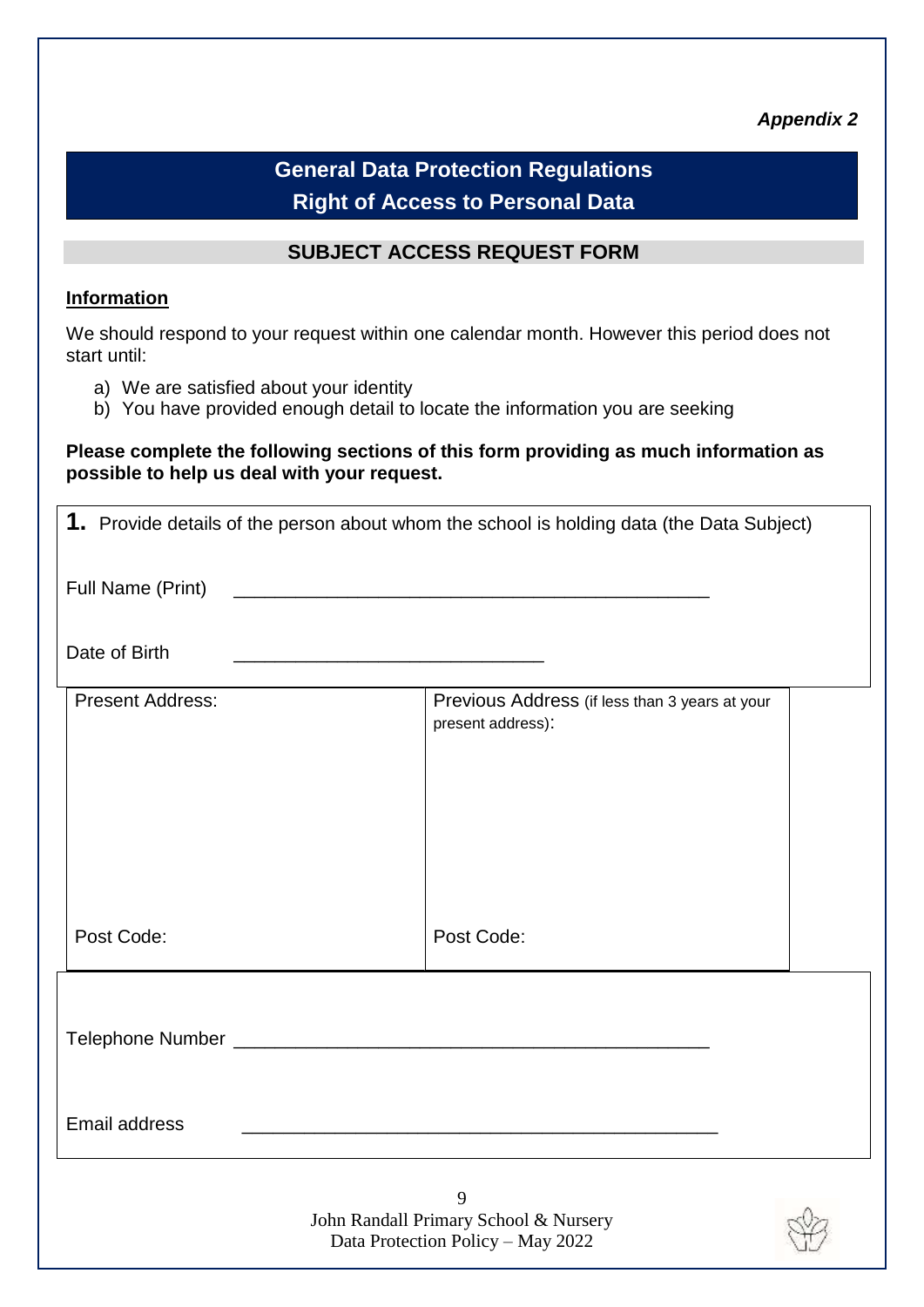| 2. Are you requesting information about yourself (person referred to in question 1)? If YES, then<br>go to question 3. If <b>NO</b> please complete the following:                                                                                                                                                                                 |  |  |  |  |
|----------------------------------------------------------------------------------------------------------------------------------------------------------------------------------------------------------------------------------------------------------------------------------------------------------------------------------------------------|--|--|--|--|
| Full Name (Print)                                                                                                                                                                                                                                                                                                                                  |  |  |  |  |
| <b>Present Address:</b>                                                                                                                                                                                                                                                                                                                            |  |  |  |  |
| Post Code:                                                                                                                                                                                                                                                                                                                                         |  |  |  |  |
|                                                                                                                                                                                                                                                                                                                                                    |  |  |  |  |
| Email address:                                                                                                                                                                                                                                                                                                                                     |  |  |  |  |
| Relationship with data subject and brief explanation as to why you are requesting this<br>information rather than the data subject:                                                                                                                                                                                                                |  |  |  |  |
|                                                                                                                                                                                                                                                                                                                                                    |  |  |  |  |
| **If you are acting on behalf of the data subject you will need to enclose their written authority including a signature<br>or other legal documentation (e.g. power of attorney) to confirm this request. You also need to enclose evidence of<br>your identity and that of the data subject (see section 4 for details of acceptable identity)** |  |  |  |  |
| 3. Please provide a clear description of the information that you are requesting, see table<br>below. If you provide specific details of what information you want, e.g. name of a<br>document relevant to a time period rather than just the whole of your file you may<br>receive a quicker response.                                            |  |  |  |  |
| Description of Information<br><b>Council Service Holding</b><br>Time Period for<br>this Information<br>Information<br>Requested                                                                                                                                                                                                                    |  |  |  |  |
|                                                                                                                                                                                                                                                                                                                                                    |  |  |  |  |
|                                                                                                                                                                                                                                                                                                                                                    |  |  |  |  |
|                                                                                                                                                                                                                                                                                                                                                    |  |  |  |  |

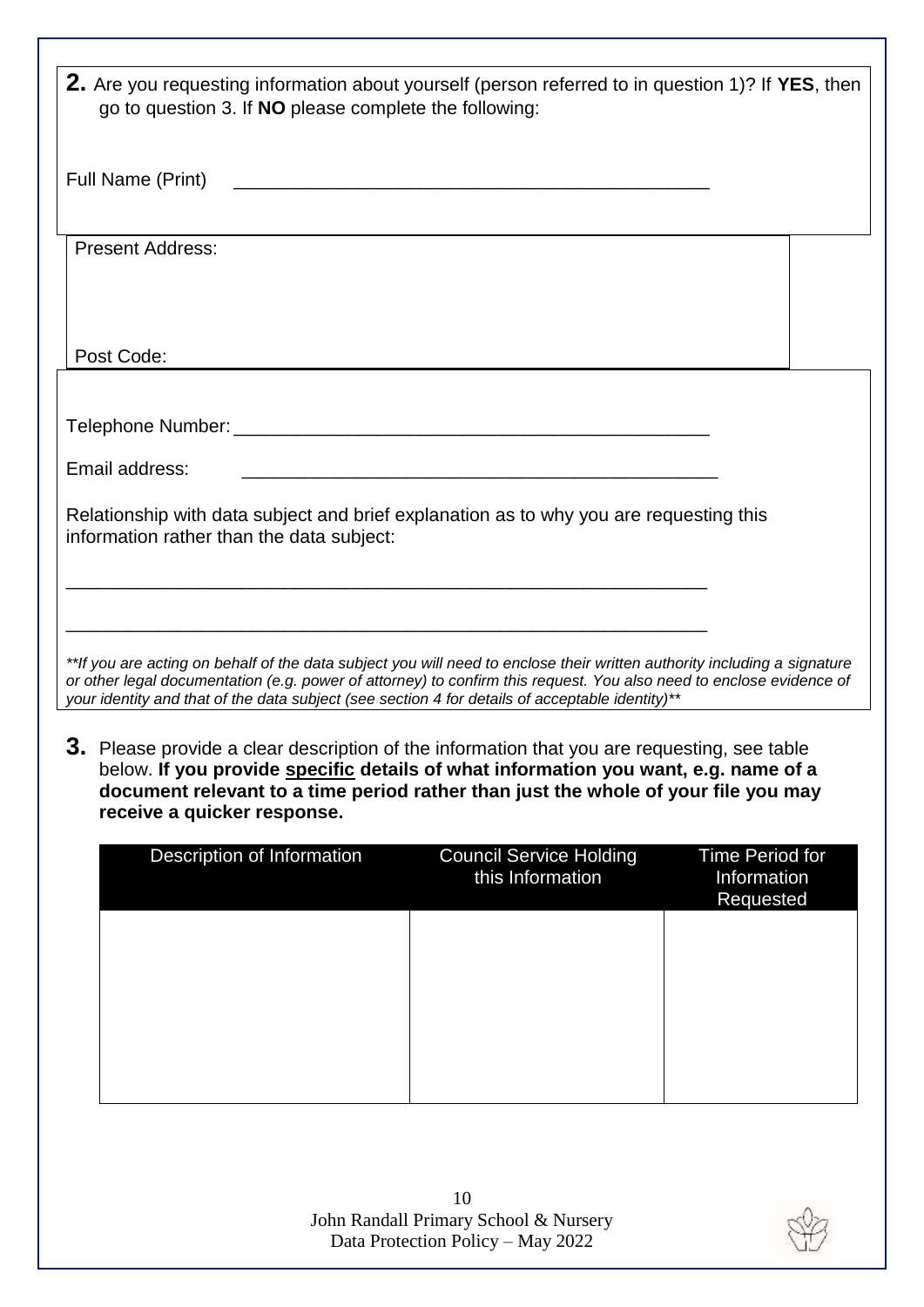4. Please provide **two** pieces of evidence of your identity (one containing a photo). Acceptable types of documents used to verify your identity are detailed below.

| Passport   National ID Card   Medical Card<br><b>Utility Bill</b><br>Driving Licence |
|--------------------------------------------------------------------------------------|
|--------------------------------------------------------------------------------------|

You may wish to send your documents special/recorded delivery. Your proof of identity will be returned to you securely after verification.

5. All information in respect to your request will be sent to you via secure email unless alternative arrangements are made. We may require further evidence of your identity if you collect your information from school premises.

#### **Declaration**

To be completed by all applicants. Please note that any attempt to mislead the school may lead to prosecution.

I (insert name)

certify that the information given on this application form and any attachments therein to John Randall Primary School & Nursery is accurate and true.

\_\_\_\_\_\_\_\_\_\_\_\_\_\_\_\_\_\_\_\_\_\_\_\_\_\_\_\_\_\_\_\_\_\_\_\_\_\_\_\_\_\_\_\_\_\_

I understand that it is necessary for the school to confirm my identity and it may be necessary to obtain more information in order to locate the correct information.

Signature \_\_\_\_\_\_\_\_\_\_\_\_\_\_\_\_\_\_\_\_\_\_\_\_\_\_\_\_\_\_\_\_\_\_\_\_\_\_\_\_\_\_\_\_\_\_

Date \_\_\_\_\_\_\_\_\_\_\_\_\_\_\_\_\_\_\_\_\_\_\_\_\_\_\_\_\_\_\_\_\_\_\_\_\_\_\_\_\_\_\_\_\_\_

#### **Return of the Form**

If you are either posting your documents and payment or hand delivering them then our address is detailed below:

John Randall Primary School & Nursery Queen Street Madeley Telford TF7 4DS Our email address is a2176@taw.org.uk